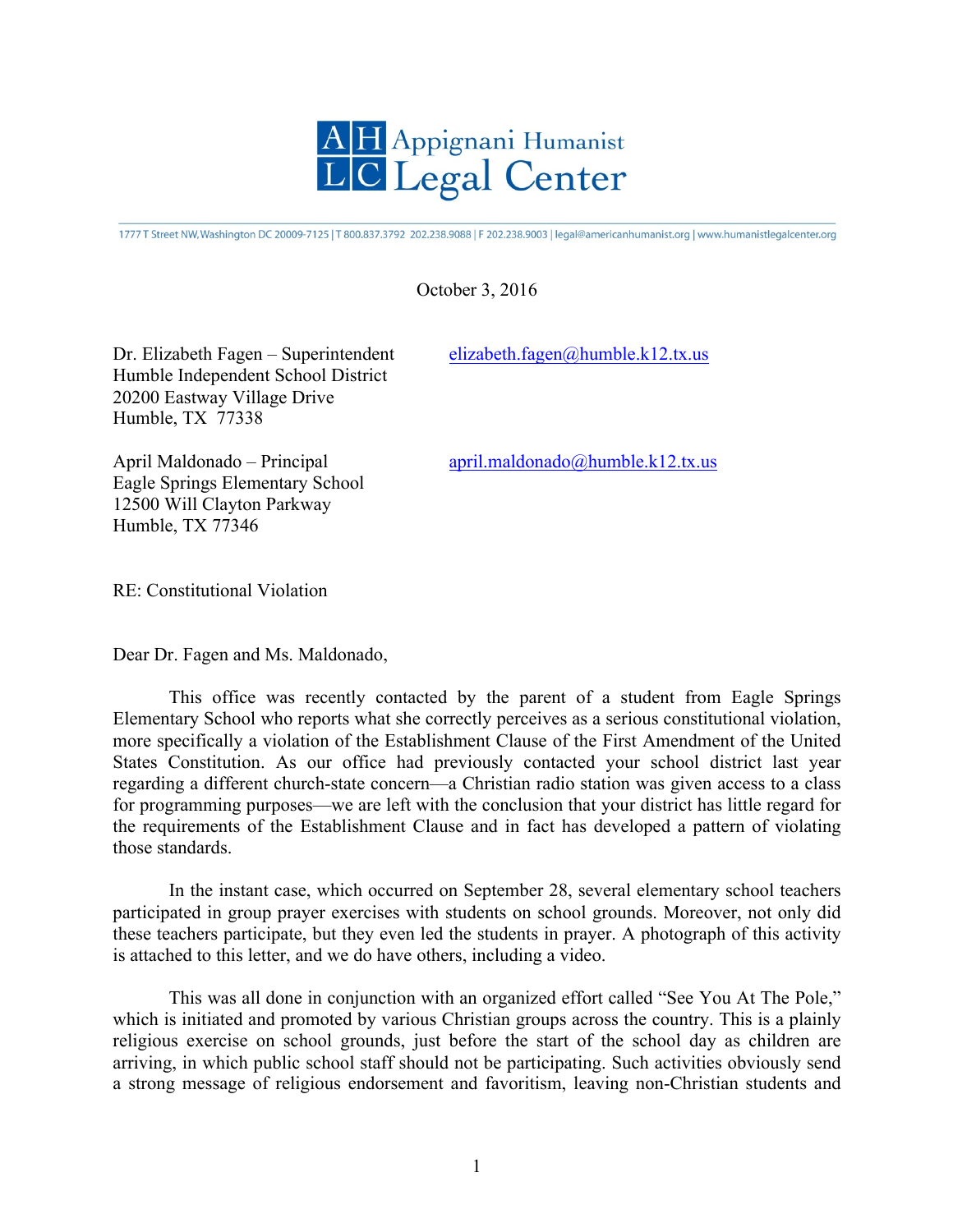families as outsiders. Such exclusion has no place in a public school supported by taxpayers of all faiths and no faith.

The purpose of this letter is to put you on notice that the activities are unconstitutional and to seek your assurances that they will not occur again. If it does not, your school district is inviting litigation. The American Humanist Association (AHA) is a national nonprofit organization with over 600,000 supporters and members across the country, including many in Texas. The mission of AHA's legal center is to protect one of the most fundamental principles of our democracy: the First Amendment rights to free speech and religious liberty. Our legal center includes a network of cooperating attorneys from around the country, including Texas, and we have litigated constitutional cases in state and federal courts from coast to coast, including Texas.

The First Amendment's Establishment Clause "commands a separation of church and state." *Cutter v. Wilkinson*, 544 U.S. 709, 719 (2005). It requires the "government [to] remain secular, rather than affiliate itself with religious beliefs or institutions." *Cnty. of Allegheny v. ACLU*, 492 U.S. 573, 610 (1989). Courts "pay particularly close attention to whether the challenged governmental practice either has the purpose or effect of 'endorsing' religion." *Id.* at 592. Not only must the government not advance, promote, affiliate with, or favor any particular religion, it "'may not favor religious belief over disbelief.'" *Id.* at 593 (citation omitted). Indeed, the Establishment Clause "create[s] a complete and permanent separation of the spheres of religion activity and civil authority." *Everson v. Bd. of Ed*, 330 U.S. 1, 31-32 (1947). *Accord Engel v. Vitale*, 370 U.S. 421, 429 (1962). Separation "means separation, not something less." *McCollum v. Bd. of Educ.*, 333 U.S. 203, 231 (1948). In "no activity of the State is it more vital to keep out divisive forces than in its schools, to avoid confusing, not to say fusing, what the Constitution sought to keep strictly apart." *Id.* 

To comply with the Establishment Clause, a government practice must pass the *Lemon*  test,<sup>1</sup> pursuant to which it must: (1) have a secular purpose; (2) not have the effect of advancing or endorsing religion; and (3) not foster excessive entanglement with religion. *Allegheny*, 492 U.S*.* at 592. Government action "violates the Establishment Clause if it fails to satisfy any of these prongs." *Edwards v. Aguillard*, 482 U.S. 578, 583 (1987). In applying these general principles to the context of public schools, the Supreme Court has emphasized that courts must defend the wall of separation with an even greater level of vigilance because "there are heightened concerns with protecting freedom of conscience from [even] subtle coercive pressure in the elementary and secondary public schools." *Lee v. Weisman*, 505 U.S. 577, 592 (1992).

With these principles in mind, the Supreme Court has specifically ruled: 1) that the state must not place its stamp of approval on prayers by authorizing them at school-sponsored events; and 2) that including prayers school-sponsored events (such as assemblies and graduations) unconstitutionally coerces students to participate in religious activity. *Santa Fe Indep. Sch. Dist. v. Doe*, 530 U.S. 290, 308 (2000); *Lee*, 505 U.S. at 590-92. Indeed, *Lee* and *Santa Fe* are "merely the most recent in a long line of cases carving out of the Establishment Clause what essentially amounts to a per se rule prohibiting public-school-related or -initiated religious expression or indoctrination." *Doe v. Duncanville Indep. Sch. Dist*., 994 F.2d 160, 165 (5th Cir. 1993).

<sup>&</sup>lt;sup>1</sup> The test is derived from *Lemon v. Kurtzman*, 403 U.S. 602, 612 (1971).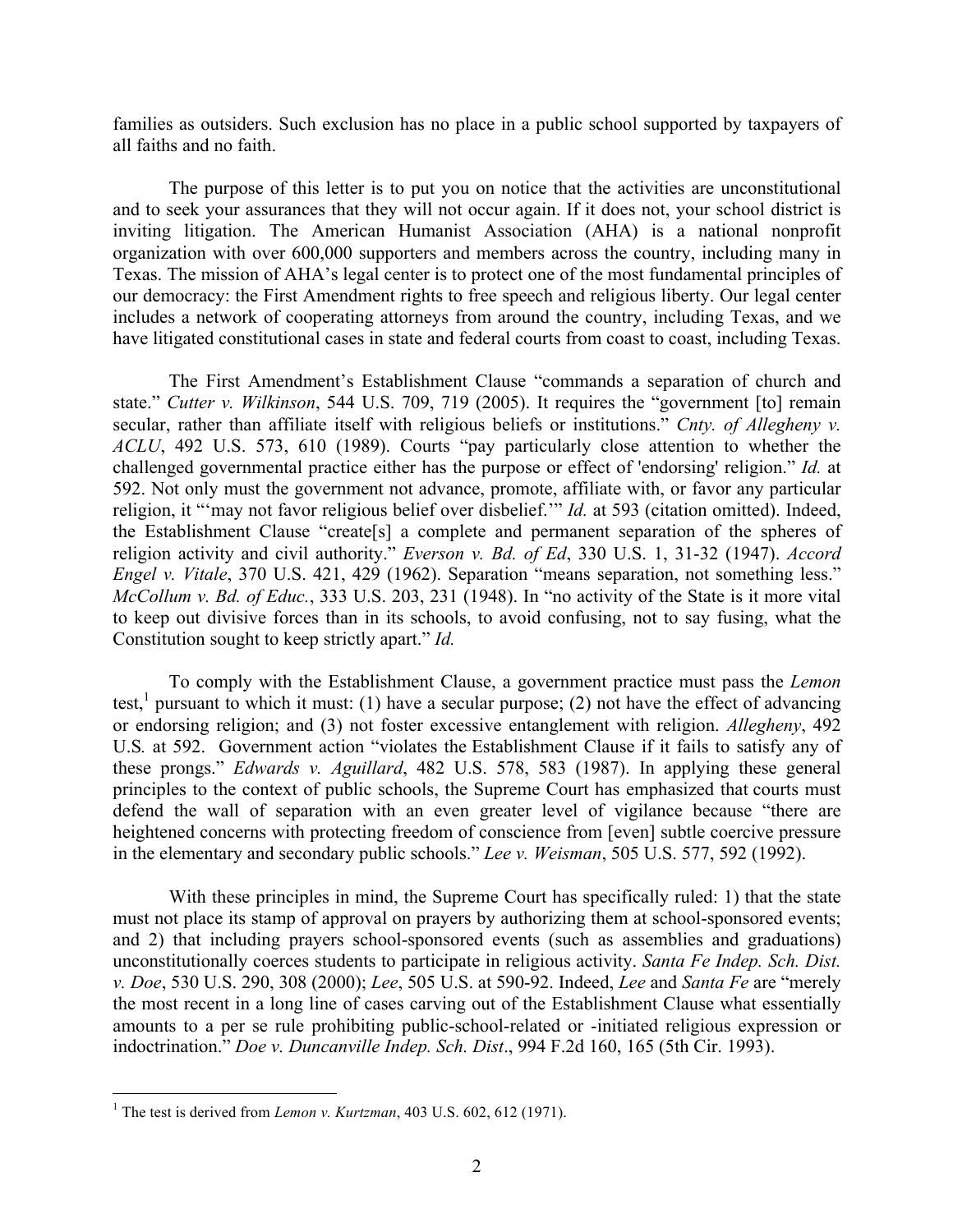The Supreme Court has issued numerous decisions "of considerable parentage that prohibits prayer in the school classroom or environs." *Id.* at 164.<sup>2</sup> The same is true of Fifth Circuit cases. *See Doe v. Sch. Bd*., 274 F.3d 289, 294 (5th Cir. 2001) (statute authorizing prayer in classrooms unconstitutional); *Doe v. Santa Fe Indep. Sch. Dist*., 168 F.3d 806, 816 (5th Cir. 1999), *aff'd*, 530 U.S. 290 (2000) (graduation and football prayers unconstitutional); *Ingebretsen v. Jackson Pub. Sch. Dist*., 88 F.3d 274, 280 (5th Cir. 1996) (prayers at school-sponsored events unconstitutional); *Doe v. Duncanville Indep. Sch. Dist*., 70 F.3d 402, 407 (5th Cir 1995) (*Duncanville II*) (school officials' supervision of student-initiated and student-led prayers preceding basketball games violated Establishment Clause); *Duncanville I*, 994 F.2d at 163; *Karen B. v. Treen*, 653 F.2d 897 (5th Cir. 1981), *aff'd*, 455 U.S. 913 (1982) (classroom prayers by students and teachers unconstitutional); *Hall v. Board of Sch. Comm'rs,* 656 F.2d 999, 1003 (5th Cir. 1981) (permitting students to conduct morning devotional readings over the school's public address system violated Establishment Clause); *Meltzer v. Bd. of Pub. Instruction,* 548 F.2d 559, 574 (5th Cir. 1977) (en banc) (same). *See also Herdahl v. Pontotoc County Sch. Dist.*, 933 F. Supp. 582, 591 (N.D. Miss. 1996) (same).

Courts have also held that the inclusion of prayer in a school assembly is unconstitutional. *Ingebretsen*, 88 F.3d at 280 (assemblies and other school sponsored events); *See A.M. v. Taconic Hills Cent. Sch. Dist*., 510 Fed. Appx. 3, 7-8 (2d Cir. 2013), *cert. denied*, 134 S. Ct. 196 (2013); *Collins v. Chandler Unified Sch. Dist*., 644 F.2d 759, 760-63 (9th Cir. 1981) (student assembly); *S.D. v. St. Johns County Sch. Dist*., 632 F. Supp. 2d 1085, 1100 (M.D. Fla. 2009) (same); *Golden v. Rossford Exempted Vill. Sch. Dist*., 445 F. Supp. 2d 820, 823-25 (N.D. Ohio 2006) (same). *See also Mellen v. Bunting*, 327 F.3d 355, 367, 370-72 (4th Cir. 2003) (supper prayers at military school violated Establishment Clause).

Significantly, in *Doe v. Wilson Cnty. Sch. Sys*., the court held that a school unconstitutionally endorsed religion when teachers participated in a similar flagpole prayer event and further held that there was no "secular purpose supporting the flagpole event." 564 F. Supp. 2d 766, 778, 801 (M.D. Tenn. 2008),

When the government sponsors an "intrinsically religious practice" such as prayer, it "cannot meet the secular purpose prong" of the *Lemon* test. *Jager v. Douglas County Sch. Dist*., 862 F.2d 824, 829-30 (11th Cir. 1989). *See Stone v. Graham*, 449 U.S. 39, 41 (1980); *Jaffree v. Wallace*, 705 F.2d 1526, 1534-35 (11th Cir. 1983), *aff'd* 472 U.S. 38 (1985); *North Carolina Civil Liberties Union v. Constangy*, 947 F.2d 1145, 1150 (4th Cir. 1991); *Karen B. v. Treen*, 653 F.2d 897, 901 (5th Cir. 1981) (no secular purpose in authorizing teacher-initiated prayer at the start of school day)  $aff'd$ ,  $455$  U.S. 913 (1982).<sup>3</sup> A religious purpose may be inferred in this

 <sup>2</sup> *See Santa Fe*, 530 U.S. at 294 (student prayers at football games unconstitutional); *Lee*, 505 U.S. at 580-83 (1992) (prayers at graduation ceremonies unconstitutional); *Wallace v. Jaffree*, 472 U.S. 38, 40-42 (1985) (school prayer and meditation unconstitutional); *Sch. Dist. Abington v. Schempp*, 374 U.S. 203, 205 (1963) (daily scripture readings unconstitutional); *Engel v. Vitale*, 370 U.S. 421, 422-23 (1962) (school prayer unconstitutional). *See also Allegheny*, 492 U.S. at 590 n.40.<br><sup>3</sup> See also North Carolina Civil Liberties Union v. Constangy, 947 F.2d 1145, 1150 (4th Cir. 1991) (finding religious

purpose in judge's practice of opening court sessions with prayer, as it involved "an act so intrinsically religious"); *Collins v. Chandler Unified Sch. Dist*., 644 F.2d 759, 760-63 (9th Cir. 1981) ("the invocation of assemblies with prayer has no apparent secular purpose"); *Hall v. Bradshaw*, 630 F.2d 1018, 1020-21 (4th Cir. 1980) (state's inclusion of prayer on state map failed purpose prong).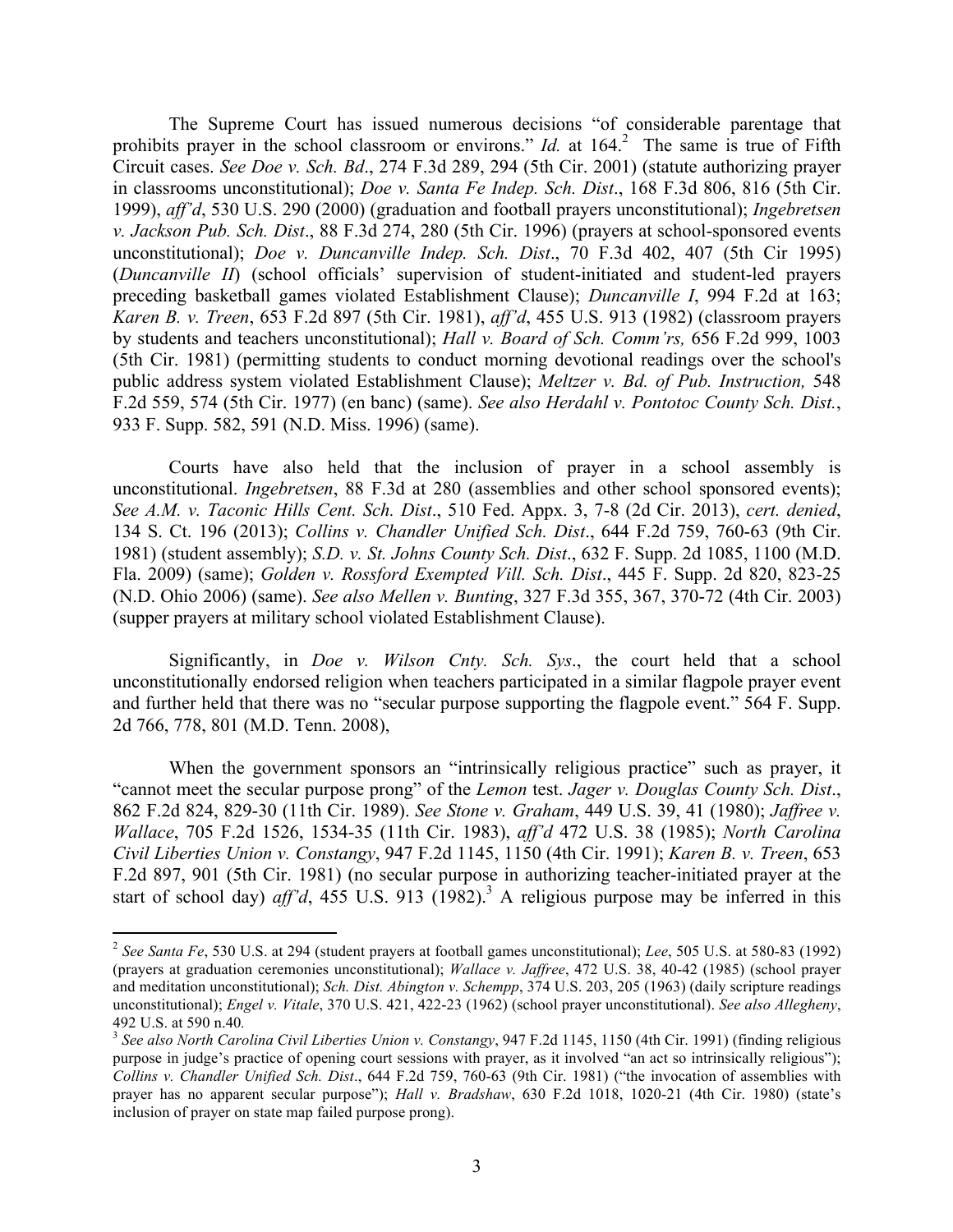instance since "the government action itself besp[eaks] the purpose . . . [because it is] patently religious." *McCreary County v. ACLU of Ky.*, 545 U.S. 844, 862-63 (2005).

In applying the first prong of *Lemon*, the courts have made clear that because "prayer is 'a primary religious activity in itself,'" a "teacher or administrator's intent to facilitate or encourage prayer in a public school is *per se* an unconstitutional intent to further a religious goal*.*" *Holloman v. Harland*, 370 F.3d 1252, 1285 (11th Cir. 2004) (teacher's practice of initiating silent prayer with her students with "let us pray" and ending it with "amen" violated Establishment Clause). *See also Santa Fe*, 530 U.S. at 309-10 ("infer[ring] that the specific purpose of the policy" permitting but not requiring student-led prayers was religious thus failing the purpose prong); *Jaffree v. Wallace*, 705 F.2d 1526, 1534-35 (11th Cir. 1983), *aff'd*, 472 U.S. 38 (1985); *Jager v. Douglas County Sch. Dist*., 862 F.2d 824, 830 (11th Cir. 1989) (where school officials sponsor or participate in an "intrinsically religious practice" such as prayer, even if student-led, it "cannot meet the secular purpose prong."). Consequently, the school's inclusion of a Christian prayer in a school-sponsored assembly violates the Establishment Clause under the first prong of the *Lemon* test.

Yet, regardless of the purposes motivating it, the School District's actions fail *Lemon's* effect prong. The "effect prong asks whether, irrespective of government's actual purpose, the practice under review in fact conveys a message of endorsement or disapproval [of religion]." *Wallace v. Jaffree*, 472 U.S. 38, 56 n.42 (1985) (quotation marks omitted). The "prohibition against governmental endorsement of religion 'preclude[s] government from conveying or attempting to convey a message that religion or a particular religious belief is favored or preferred.'" *Allegheny*, 492 U.S. at 593 (citation omitted). Whether "the key word is 'endorsement' 'favoritism,' or 'promotion,' the essential principle remains the same. The Establishment Clause, at the very least, prohibits government from appearing to take a position on questions of religious belief[.]" *Id.* at 593-94. Accordingly, schools cannot "sponsor the . . . religious practice of prayer," *Santa Fe*, 530 U.S. at 313, or otherwise permit any "of its teachers' activities [to] give[] the impression that the school endorses religion." *Marchi v. Board of Coop. Educ. Servs.*, 173 F.3d 469, 477 (2d Cir. 1999).

A religious activity is "state-sponsored," and therefore unconstitutional, if "an objective observer . . . w[ould] perceive official school support for such religious [activity]." *Board of Educ. v. Mergens*, 496 U.S. 226, 249-50 (1990). *See, e.g.*, *Santa Fe*, 530 U.S. at 309-10 (holding that student-initiated, student-led prayers at public high school football game were unconstitutional). Any action by a school official that amounts to "inviting or encouraging students to pray violates the First Amendment." *Herdahl v. Pontotoc County Sch. Dist*., 933 F. Supp. 582, 591 (N.D. Miss. 1996).

A prayer, "because it is religious, . . . advance[s] religion." *Hall*, 630 F.2d at 1021. In *Santa Fe*, the Supreme Court ruled that even student-initiated, student-led prayers at high school football games, where attendance is completely voluntary, result in "both perceived and actual endorsement of religion" in violation of the Establishment Clause. 530 U.S. at 305, 310. Here, students were under the supervision and direction of school officials*.* In this context, "an objective observer" would inevitably "perceive [the prayers] as a state endorsement of prayer." *Id*. at 308 (internal quotation marks omitted).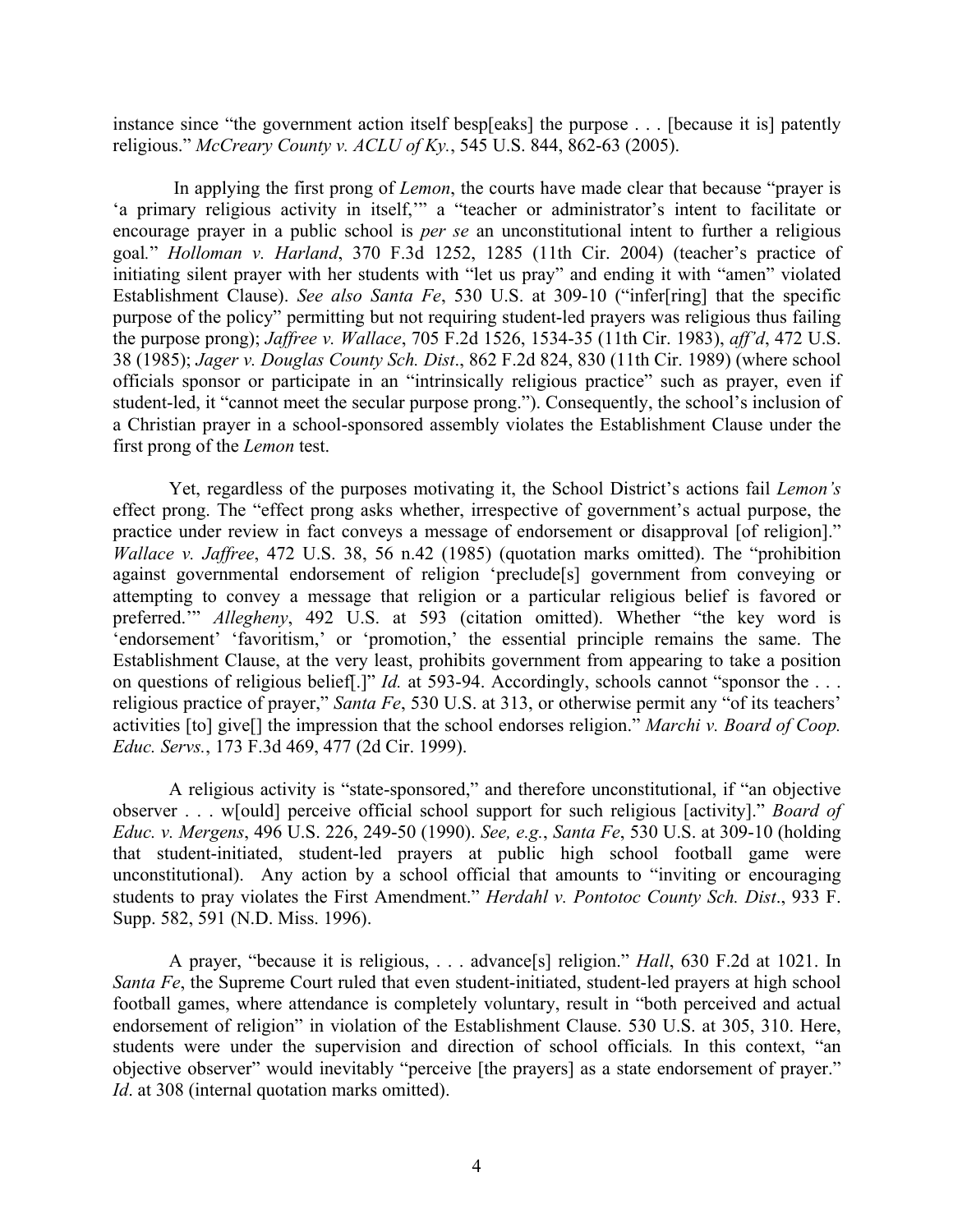Finally, the teachers' participation in the prayer circle fostered excessive entanglement with religion, thus violating the Establishment Clause under *Lemon's* third prong. *See Duncanville*, 70 F.3d at 406 (faculty's participation in "prayers improperly entangle<sup>[d]</sup> [the school] in religion"); *Karen B*., 653 F.2d at 902 (permitting teachers to lead prayers would result in "excessive governmental entanglement with religion."); *Mellen v. Bunting*, 327 F.3d 355, 375 (4th Cir. 2003) (university's sponsorship of prayer failed "*Lemon's* third prong."); *Constangy*, 947 F.2d at 1151-52 (when "a judge prays in court, there is necessarily an excessive entanglement of the court with religion."); *Hall*, 630 F.2d at 1021 (prayer on a state map fostered unconstitutional entanglement); *Jabr v. Rapides Parish Sch. Bd*., 171 F. Supp. 2d 653, 661 (W.D. La. 2001) ("[t]eachers, who did not actively participate in Bible distribution, but merely observed non-school personnel distribute the material, became excessively entangled with religion in violation of the Establishment Clause."). Like the Establishment Clause generally, the prohibition on excessive government entanglement with religion "rests upon the premise that both religion and government can best work to achieve their lofty aims if each is left free from the other within its respective sphere." *McCollum v. Bd. of Educ.*, 333 U.S. 203, 212 (1948).<sup>4</sup> In this situation, "where the underlying issue is the deeply emotional one of Church-State relationships, the potential for seriously divisive political consequences needs no elaboration." *Comm. for Public Educ. & Religious Liberty v. Nyquist*, 413 U.S. 756, 797 (1973).

In addition to violating the Establishment Clause under the *Lemon* test, *supra*, the school's actions are also unconstitutional under the "coercion test" established by the Supreme Court in *Lee.* The Supreme Court has made clear that "[i]t is beyond dispute that, at a minimum, the [Establishment Clause] guarantees that government may not coerce anyone to support or participate in religion or its exercise." *Lee*, 505 U.S. at 587. Although "coercion is not necessary to prove an Establishment Clause violation," its presence "is an obvious indication that the government is endorsing or promoting religion." *Id.* at 604 (Blackmun, J., concurring).<sup>5</sup> Students and families, seeing teachers participating in a religious exercise on school grounds, may very well feel coerced to join the exercise to stay in the teachers' good favor. Certainly, at a minimum, most would feel reluctant to speak out against the exercise and the religious message it conveys.

In *Lee*, the Court held that a public school's inclusion of a nonsectarian prayer in a graduation ceremony was unconstitutionally coercive, even though the event was technically voluntary and students were not required to participate in the prayer. *Id.* at 586. A school's "supervision and control of a . . . graduation ceremony places public pressure, as well as peer pressure" on students, the Court observed. *Id.* at 593. Students opposed to the prayer are placed "in the dilemma of participating . . . or protesting." *Id.* The Court concluded that a school "may not, consistent with the Establishment Clause, place primary and secondary school children in

 <sup>4</sup> *See also Tenafly Eruv Ass'n v. Borough of Tenafly*, 309 F.3d 144, 175 n.36 (3d Cir. 2002) ("'Entanglement' still matters, however, . . . in the rare case where government delegates civic power to a religious group.") (citations omitted).

<sup>5</sup> *See Schempp*, 374 U.S. at 223 ("a violation of the Free Exercise Clause is predicated on coercion while the Establishment Clause violation need not be so attended."); *Santa Fe*, 168 F.3d at 818 ("we are not required to determine that such public school prayer policies also run afoul of the Coercion Test."); *Carlino,* 57 F. Supp. 2d at 24 ("government endorsement of religion, in the absence of coerced participation, still violates the Establishment Clause.").